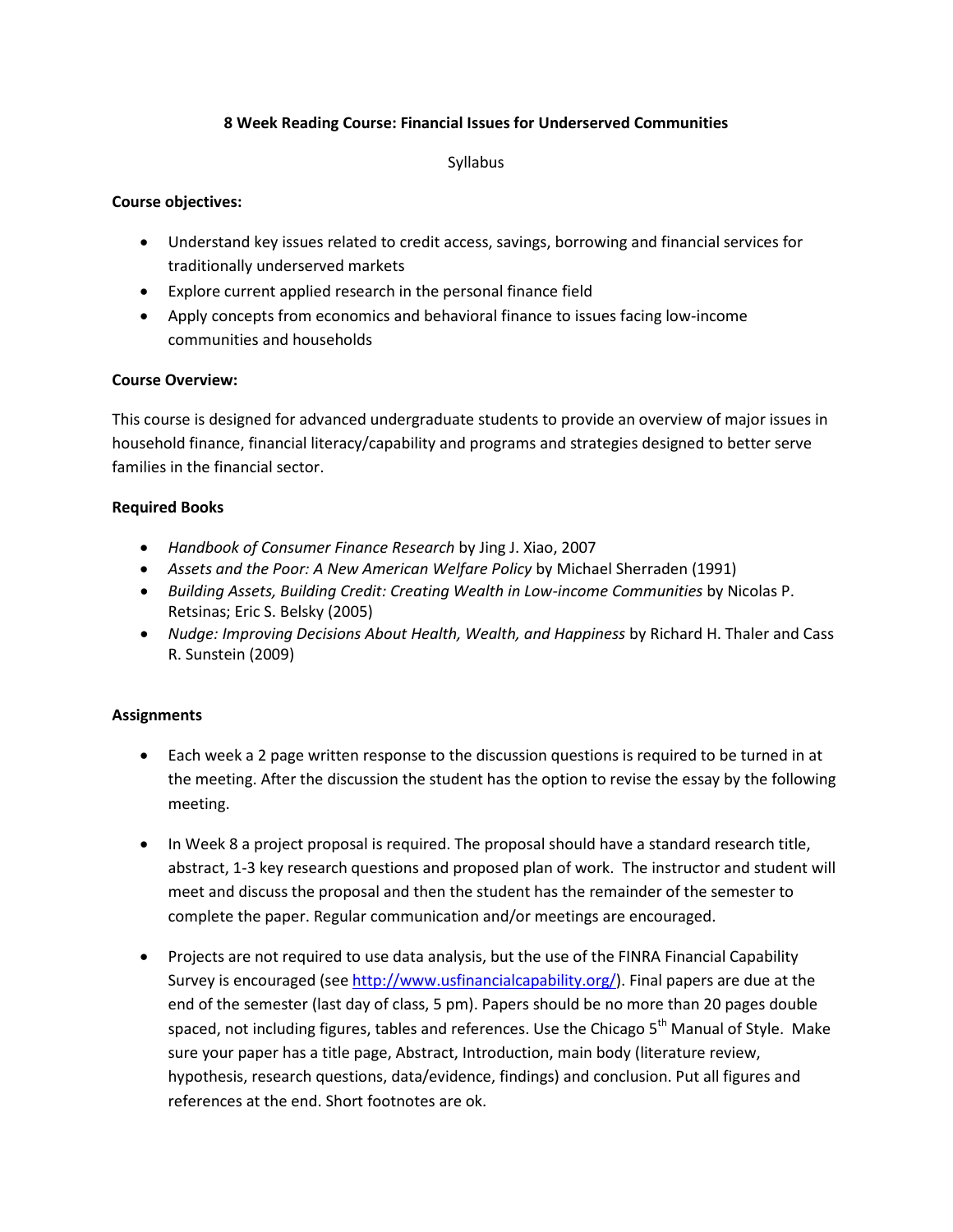## **Weekly Topics/Reading**

Theory

Xiao, Ch 5-6

ANGELA C. LYONS and URVI NEELAKANTAN Potential and Pitfalls of Applying Theory to the Practice of Financial Education *Journal of Consumer Affairs* Volume 42 Issue 1, Pages 106 - 112

• Discussion: What are prevailing theories in personal finance? What are the problems with each? Why has a standard theory not emerged?

## Behavioral Models

Thaler, Ch 1-5

• Discussion: How does behavioral finance differ from traditional models? How can we apply this to personal finance?

Financial Literacy

Xiao, Ch 4

Annamaria Lusardi, Household Saving Behavior: The Role of Financial Literacy, Information, and Financial Education NBER Working Paper No. 13824 Issued in February 2008

• Discussion: What is financial literacy? Who decides what is "literate"? How does behavior differ from knowledge or literacy?

#### Credit Access

Retsinas, Ch 2, 7

• Discussion: Why does credit matter? What role does it play? How does credit access differ across populations and why?

Issues of Cultural Communities

Xiao, Ch 16, 17, 18

• Discussion: How do perceptions or behaviors vary? Why? How might culture matter for policy or for practice?

#### Issues of Low-Income Communities

Xiao, Ch 13 Retsinas, Ch 13 Sherraden, Ch 6, 7

• Discussion: What structural barriers might exist to fuller access to financial products and services? How can policies address them? What can firms do? What incentives are there for changes?

Financial Policy and Regulation

Xiao, Ch 24 Retsinas, Ch 10, 12 Sherraden, Ch 4, 8, 9 Thaler, Ch 6-9

• Discussion: What are the policies that affect personal finance? How are these evolving? How should they evolve?